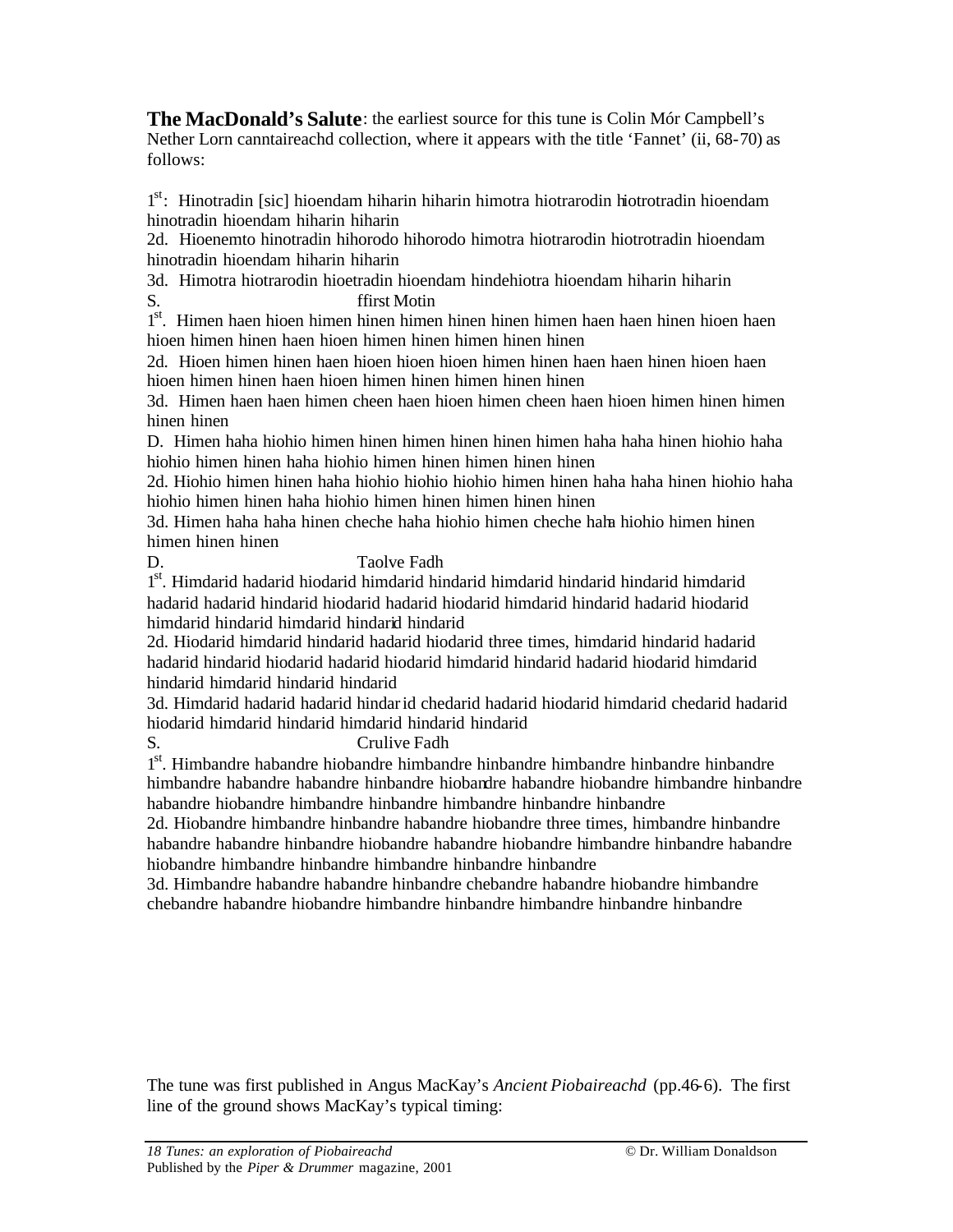'The Macdonald's Salute', ground, line1, Angus MacKay, Ancient Piobaireachd, (pp.46-8)



David Glen follows MacKay fairly closely, although he times his ground in a way which is closer to the MacArthur style (Glen MS, ff. 332-4):



'The Macdonald's Salute', ground, line1, David Glen's MS, (ff.332-4)

One of the most interesting settings is contained in the MacArthur/MacGregor MS, (ff.25-7) although there are gaps in the ground at bars 4, 5 and 11. Unlike the MacKay-style 'run downs', the initial pulse usually receives the accent. In the examples which follow the tune has been transposed to the key of A: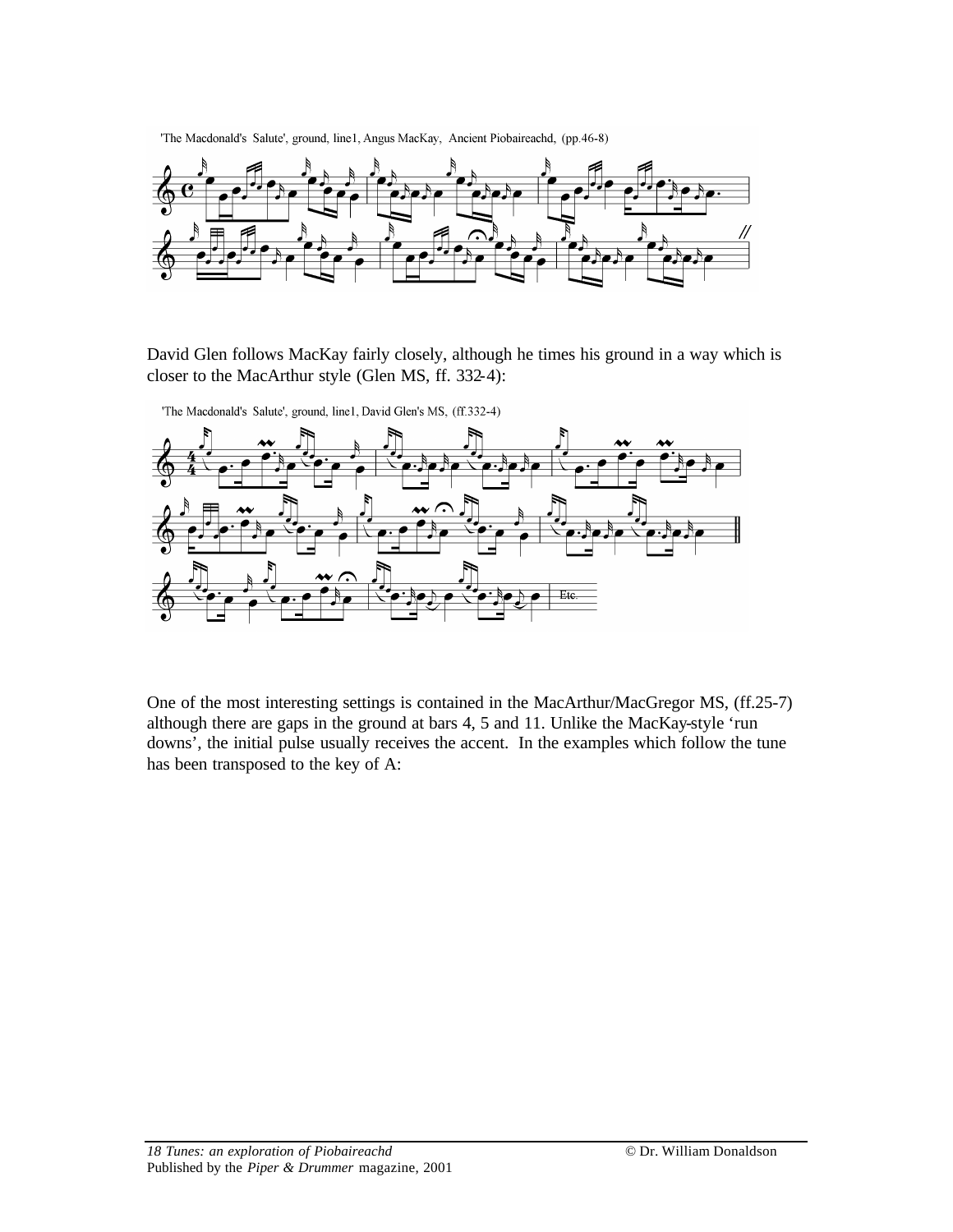'The Macdonald's Salute, ground, line1, MacArthur/MacGregor MS, (ff.25-7)



The later variations are based on the following tone row:



There follows a siubhal (singling, doubling); taorluath doubling; and crunluath doubling and a mach. There are parallels to MacKay's interesting placing of cadences in the taorluath and crunluath singlings, in Donald MacDonald's setting of 'The Vaunting', in MacDonald MS (ff.223-8). The MacArthur is one of the few of the older settings to include an a mach. The reader will note that here the a mach on D is played off E rather than B, which makes an attractive conclusion in a number of tunes from this source: